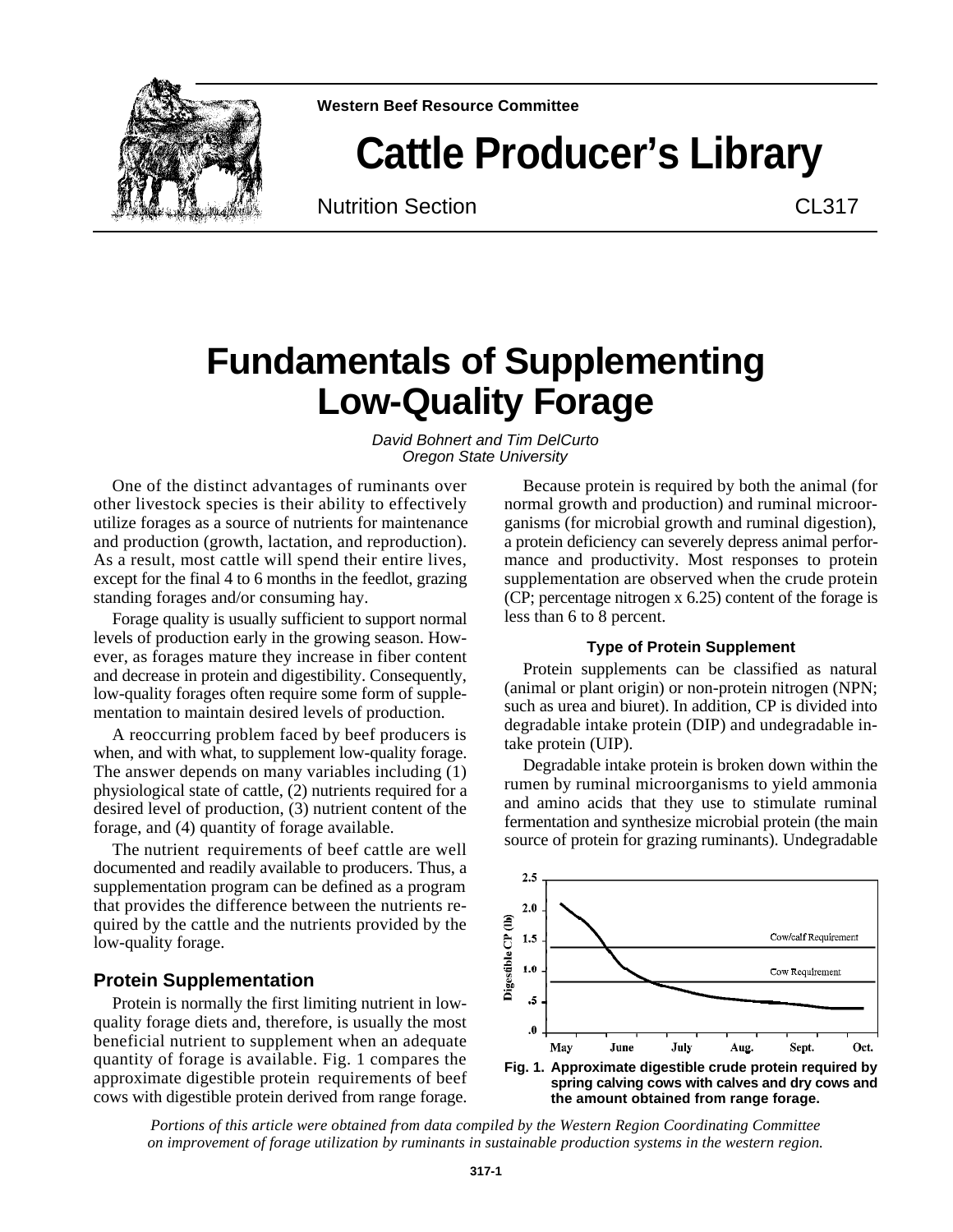intake protein is not broken down by ruminal microorganisms and "escapes" ruminal degradation.

Because ruminants have the ability to recycle nitrogen back to the rumen, absorbed UIP not utilized for growth or production can be converted to urea and used as DIP (albeit inefficiently). Therefore, microbial protein and dietary UIP are the protein sources available for use by the ruminant. The DIP and UIP content of some common protein sources is listed in Table 1.

When forage availability is not limiting, the first priority in designing a protein supplement should be meeting the ruminal requirement for DIP (10 to 12 percent of total digestible nutrient intake; TDN intake). The reasons for this include:

- 1. Ruminal microorganisms can use DIP to produce microbial protein (high quality protein source).
- 2. Sources of DIP are normally less expensive than UIP sources.
- 3. DIP may improve ruminal fermentation and digestion.
- 4. UIP supplementation of low-quality forage does not appear to elicit substantial improvements in beef cattle performance compared with DIP.

Once the ruminal requirement for DIP is met, however, additional DIP will not increase microbial protein production or enhance ruminal fermentation. Therefore, if additional protein is still required to obtain a desired level of production, it must be supplied by UIP.

**Table 1. Chemical composition\* of some potential feed ingredients for use as sources of supplemental protein for low-quality forages.**

|                       | СP  | % of CP    |     | <b>TDN</b> | ME<br>Mcal/ |
|-----------------------|-----|------------|-----|------------|-------------|
| <b>Protein source</b> | (%) | <b>DIP</b> | UIP | (%)        | kg          |
| Brewers grain         | 26  | 41         | 59  | 70         | 2.53        |
| Canola meal           | 41  | 68         | 32  | 69         | 2.49        |
| Coconut meal          | 22  | 62         | 38  | 64         | 2.31        |
| Corn gluten meal      | 47  | 38         | 62  | 84         | 3.04        |
| Cottonseed meal,      |     |            |     |            |             |
| mech                  | 44  | 57         | 43  | 78         | 2.82        |
| Cottonseed meal,      |     |            |     |            |             |
| sol-41% CP            | 46  | 57         | 43  | 75         | 2.71        |
| Cottonseed meal,      |     |            |     |            |             |
| sol-43% CP            | 49  | 57         | 43  | 75         | 2.71        |
| Distillers grain      | 30  | 45         | 55  | 90         | 3.25        |
| Soybean meal-44       | 53  | 80         | 20  | 84         | 3.04        |
| Soybean meal-49       | 50  | 65         | 35  | 87         | 3.15        |
| Soybean whole         | 40  | 65         | 35  | 94         | 3.40        |
| Sunflower meal        | 26  | 38         | 62  | 65         | 2.35        |
| Urea                  | 291 | 100        | 0   | 0          | 0.00        |
| Alfalfa hay           |     |            |     |            |             |
| Vegetative            | 22  | 86         | 14  | 64         | 2.31        |
| Early bloom           | 20  | 84         | 16  | 62         | 2.24        |
| Mid bloom             | 17  | 82         | 18  | 60         | 2.17        |
| Full bloom            | 13  | 77         | 23  | 56         | 2.02        |
| Wheat middlings       | 18  | 77         | 23  | 83         | 3.00        |
| Tall fescue hay       | 9   | 67         | 33  | 56         | 2.02        |
| Meadow hay            | 13  | 77         | 23  | 60         | 2.17        |

\*CP = crude protein;  $DIP$  = degradable intake protein;  $UIP$  = undegradable intake protein;  $TDN =$  total digestible nutrients;  $ME =$ metabolizable energy.

The dietary nitrogen to sulfur ratio should also be considered when formulating a protein supplement. This is especially important when DIP makes up a large portion of the supplement.

Ruminal microorganisms use sulfur to synthesize methionine and cystine (sulfur-containing amino acids), which are used in the production of microbial protein. It has been suggested that ratios ranging from 10:1 to 15:1 can increase the intake and digestibility of low-quality forages compared with ratios greater than 15:1.

#### **Physical Form of Protein Supplement**

The most common sources of supplemental protein are derived from oilseed byproducts such as soybean meal and cottonseed meal (Table 1). These sources of supplemental protein offer several advantages, including a high concentration of crude protein (e.g., soybean and cottonseed meal consistently have at least 50 and 45 percent CP, respectively) and energy densities similar to cereal grains. Thus, while we usually consider these supplements as protein sources, they also provide significant energy contributions. However, these feed sources are sometimes expensive.

In the Pacific Northwest and Intermountain West, alfalfa hay or cubes are often the supplement of choice because of competitive pricing and easy accessibility to the supplements. In general, alfalfa provides the same benefits as other protein supplements when fed on an equal crude protein basis. Alfalfa hay may have an added advantage because it is easily transported and handled by ranchers, whereas oilseed supplements may require additional equipment, such as feed bunks and storage bins.

While alfalfa is a versatile protein supplement with easy application to many beef production scenarios, producers should be careful to make sure the energy requirements are met and body condition reserves are adequate during winter feeding periods. While alfalfa can effectively meet CP requirements in rations with low-quality roughages, alfalfa does not have the caloric density of the oilseed meals or other byproduct feeds (Table 1).

Another potential supplement for low-quality forages is high-quality grass hay. Based on beef cattle performance, high quality grass hays ( 12% CP) have been adequate supplements to low-quality forages when compared to alfalfa and oilseed byproducts (CP basis).

#### **Intake Response**

The most consistent response to protein supplementation of low-quality forages is increased intake (frequently by as much as 25 percent or more). Also, protein supplementation either slightly increases  $(< 6\%)$  or does not affect the digestibility of low-quality forages. As a result, the total quantity of digestible nutrients (including protein and energy) available to the animal for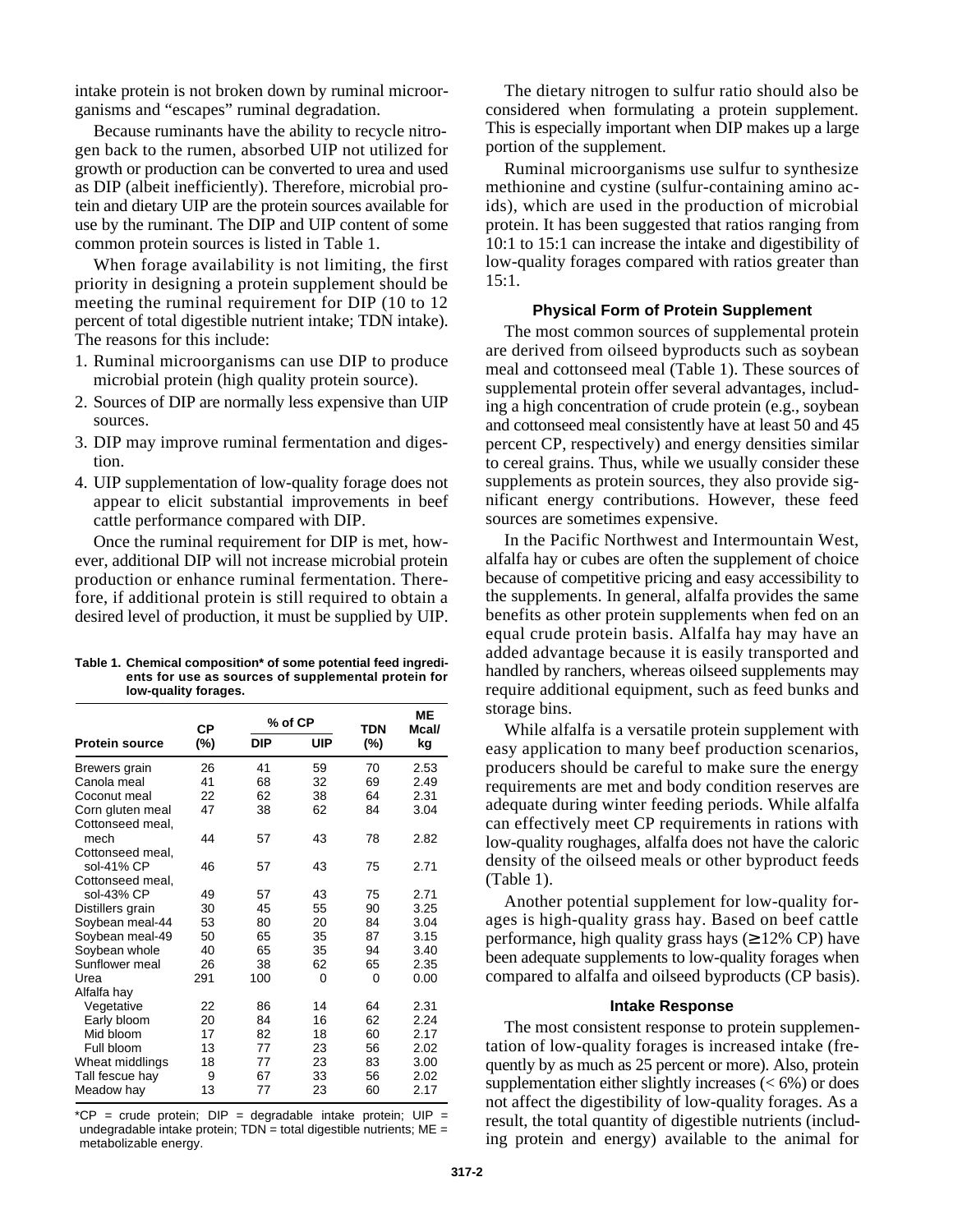maintenance, reproduction, lactation, and growth is increased. This is based on the premise that forage quantity is not limiting, therefore, allowing the animal to increase forage intake.

#### **Performance Response**

Protein supplementation of beef cattle consuming low-quality forage normally results in increased performance. Mature cows lose less weight and/or body condition during the winter grazing or feeding period when supplemented. As a result, protein supplementation tends to promote greater reproductive efficiency and calf weaning weights. Also, protein supplementation of calves consuming low-quality forage has consistently increased daily gains compared with non-supplemented controls.

#### **Natural vs. NPN Supplementation**

Ruminal microorganisms can effectively use NPN as a nitrogen source in the production of microbial protein; however, research has suggested that sources of natural protein may be superior to sources of NPN when used as CP supplements to low-quality forage. Studies have shown that the CP equivalent from urea and biuret (NPN sources) is often used at an efficiency of approximately 70 to 100 percent compared with CP from natural sources. Consequently, cows supplemented with natural protein have often gained more (or lost less) weight and had improved performance compared with cows consuming NPN supplements with similar levels of CP.

An obvious advantage of NPN sources over natural proteins is cost. Sources of NPN are usually less expensive than sources of natural protein (on a CP basis). However, concerns of NPN sources include the inefficient use of protein and the potential for urea toxicity. Therefore, caution should be used in developing and feeding an NPN supplement to beef cattle consuming low-quality forage.

Most cost-effective supplements will contain both NPN and natural proteins. Generally, NPN sources should not provide more than one-third of total supplemental CP fed to cattle consuming low-quality forage.

#### **Optimal Protein Concentration**

The CP content of a protein supplement can also influence the intake and digestibility of low-quality forage. The greatest increases in intake and digestibility are usually observed when a protein supplement contains 25 to 35 percent CP. Consequently, a protein supplement should normally contain a minimum of 25 percent CP.

The exception to this is forage supplements (alfalfa and high quality grass hay). Supplementing low-quality forage with good quality alfalfa (15 to 21% CP) or grass hay (12 to 15% CP) has been shown to be as effective as oilseed-meal-based supplements containing greater than 25 percent CP. However, this is only true if alfalfa and/

or grass hay is fed in greater amounts so that the total amount of CP supplied is equal.

# **Energy Supplementation**

There are circumstances wherein the energy requirements of young or lactating cattle cannot be met with low-quality forage, even with adequate protein supplementation. In addition, overstocking or drought can cause forage quantity to be restricted and limit energy intake by grazing cattle. These situations will require supplemental energy, in addition to protein, to meet desired levels of production.

This can be expensive, however, and may decrease forage utilization (energy supplementation of low-quality forages has generally been reported to decrease forage intake and digestibility). As a result, cattle tend to use energy supplements as a replacement or substitute for forage instead of supplementing it.

In most situations, 1 pound of an energy-dense feed will reduce forage intake by .5 to 1 pound. However, this rate is dependent on forage quality, amount of energy supplement fed, concentration of CP in the supplement, and type of energy source.

### **Type of Energy Supplement**

Most energy supplements consist of grain (starch based) or fermentable fiber. Common grain supplements include corn, sorghum-grain, barley, oats, and wheat. Sources of fermentable fiber include soybean hulls, wheat middlings, beet pulp, and corn gluten feed.

Supplementing low-quality forage with grain can depress forage intake and digestibility by increasing the proportion of starch digesting bacteria and decreasing the number of cellulose (fiber) digesting bacteria within the rumen. Results have been variable, but supplementation with grain at .4 percent of body weight has generally not depressed the intake and digestibility of low-quality forage by beef cattle.

The maximum level of grain supplementation believed to minimally affect forage intake and digestibility is .8 percent of body weight. At levels greater than .8 percent of body weight, forage intake and digestibility can be greatly depressed. Therefore, caution should be used when formulating grain supplements intended for use with cattle consuming low-quality forage.

Supplementation of low-quality forage with sources of fermentable fiber has generally not decreased forage intake and/or digestibility as much as grain-based supplements. Favorable results have been seen with fermentable fiber when supplemented at a rate of .2 to .8 percent of body weight. In addition, performance data suggest that sources of fermentable fiber are at least equal to corn in energy value when supplemented to grazing livestock. Another positive aspect of fermentable fiber is a potential reduction in the negative associative effects often observed with grain feeding (e.g., acidosis).